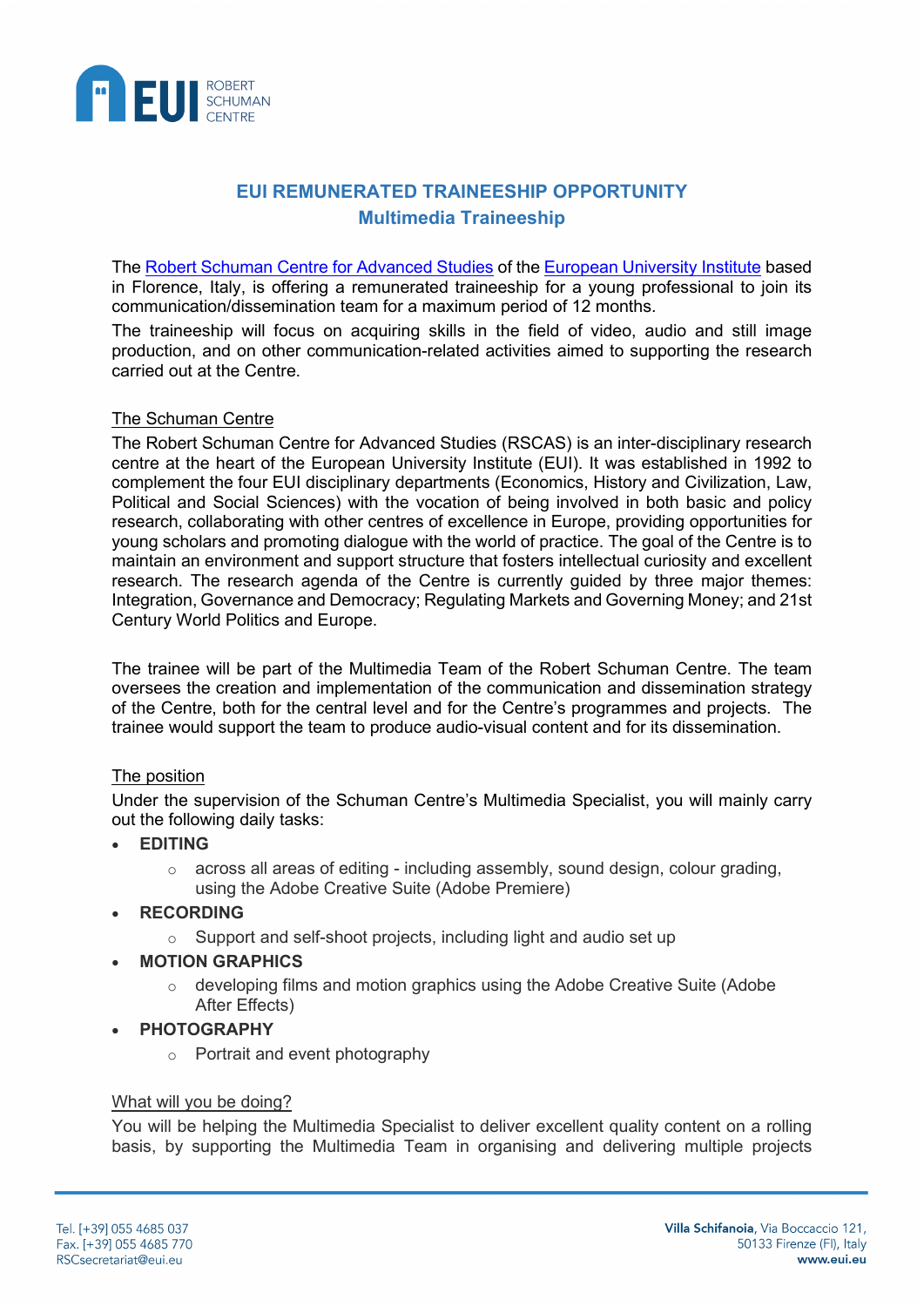

throughout the year, including photography, content for social media, animating video content, filming at internal conferences and events. You will effectively support audio-visual activities, dealing with multiple programmes and requests. You will be fully part of the team and your input and opinion will be valued.

This role is perfect for someone looking for a first role in this area, with skills and enthusiasm to add to the team.

# Key attributes of the candidate

Candidates should have a positive 'can-do' attitude, bring creative ideas, be able to work as part of a team as well as independently. Candidates will need to have a proven experience with Videography/Photography using DSLR's and the ability to set-up lighting and audio equipment in the studio and on location.

### Specific competencies

- Ability to operate DSLR's Cameras & Lenses
- Very good understanding of Video & Photography Lighting & Audio Equipment
- Very good experience in Adobe Creative Suite software:
	- o Adobe Premier Pro
	- o Adobe Photoshop
	- o Adobe Lightroom
	- o Adobe After Effects
- Good motion graphics editing experience
- Very good knowledge of English written and spoken
- Organised with good attention to detail
- Quick learner ability to show initiative and confidence in making decisions
- Good communication skills
- Confident in liaising with a variety of different personalities from different backgrounds
- Have a great positive energy, lots of enthusiasm, and enjoy working as part of a multicultural team in an academic environment
- Creativity we'd love to hear your ideas!

### Advantageous

- Experience with Adobe Illustrator
- Experience in social media
- Knowledge of livestreaming

### What you will gain

- One year working experience in the dynamic team in a research centre that is part of a prestigious International Organisation
- A unique hands-on experience on a broad range of multimedia activities
- The possibility to attend training courses, including languages courses, and day-to-day coaching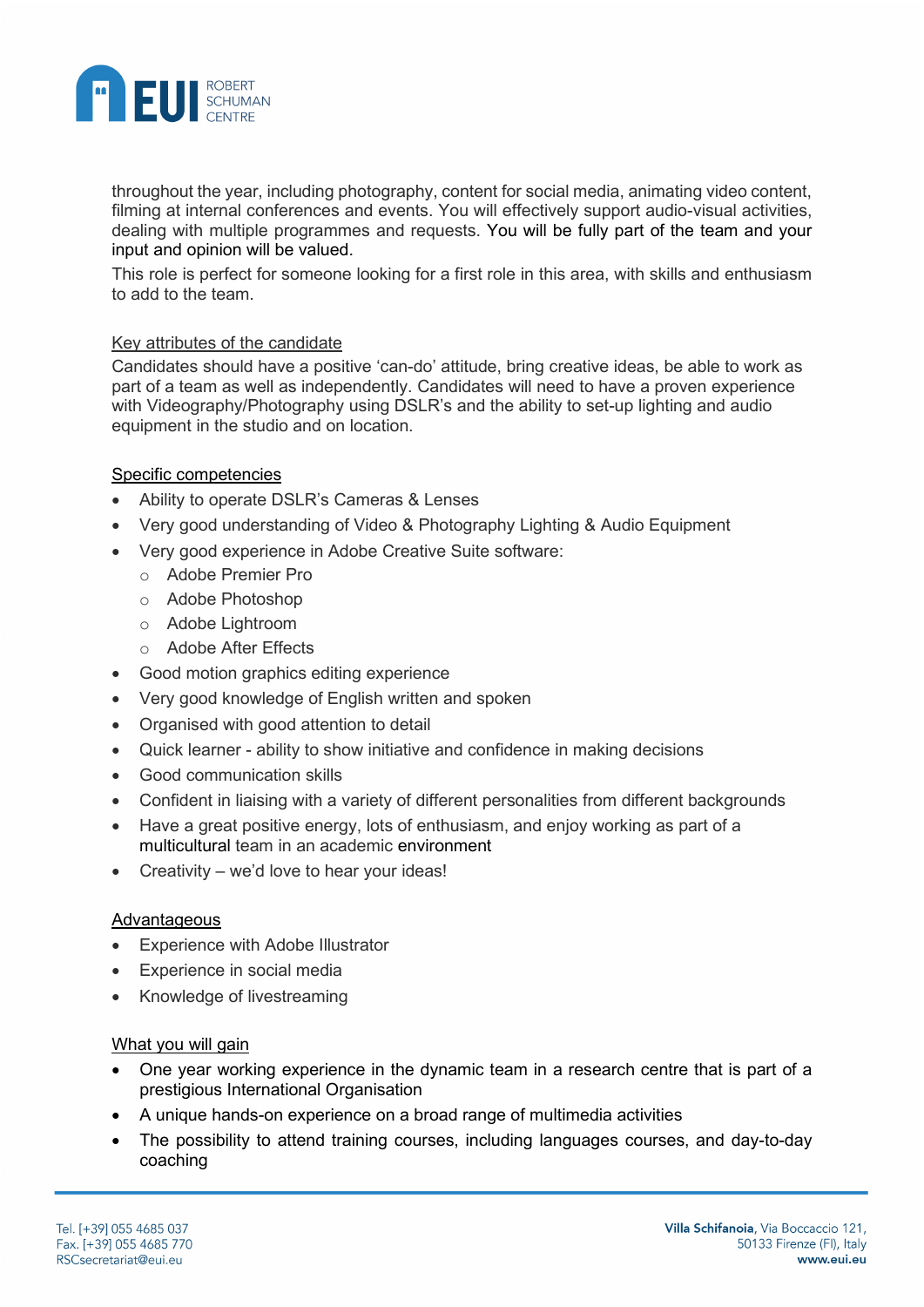

- A stimulating environment to develop yourself to become a multimedia specialist
- Insight in working with Academics on high level disseminations
- Insight in administrative procedures and workflows of an international organisation
- You will be part of growing team with multiple angles of work

### Type and Duration

- 12 months (with 3 months probationary)
- Full time (Monday to Friday; 8 hours/day)
- Start of the traineeship: **1 September or 1 October 2022**

### Conditions for Eligibility

Candidates must:

• Be nationals of a European Union member state, or of a candidate country which benefits from a pre-accession strategy; In accordance with [President's Decision no.10/2022,](https://www.eui.eu/Documents/AboutEUI/JobOpportunities/PD-10-2022.pdf) Ukrainian nationals are also eligible to apply;

#### AND

- Be studying for a first (post-secondary education) degree and be in the process of obtaining the qualification; OR
- Be involved in a vocational training programme; OR
- Have obtained the above qualification no longer than 18 months prior to the beginning of the traineeship;

#### AND

• Have a good knowledge of one of the EUI's official languages and a satisfactory knowledge of another language, taking into account that English, French and Italian are the main working languages at the Institute.

All rules governing the traineeship refer to the [President's Decision no.39/2013.](https://www.eui.eu/Documents/AboutEUI/JobOpportunities/Dec39-Traineeships.pdf)

IMPORTANT: The above mentioned conditions are mandatory, meaning that candidates who do not meet these will not be assessed further and will be excluded from the selection process.

### **Benefits**

- Maintenance grant of 1.380 Euros per month;
- A discount of 40% for one lunch per day at the EUI canteen;
- Remunerated trainees recruited from outside Florence are entitled to reimbursement of travel expenses actually incurred at the beginning and the end of the traineeship;
- Language courses;
- Access to EUI facilities: [Library,](https://www.eui.eu/en/services/library) Reading Rooms, [Language Centre,](https://www.eui.eu/en/services/academic-service/language-centre) Cafeterias and Canteens, Participations in the [Extracurricular Activities](https://www.eui.eu/ServicesAndAdmin/ExtracurricularActivities) and the [Public Seminars and](https://www.eui.eu/events)  [Workshops.](https://www.eui.eu/events)